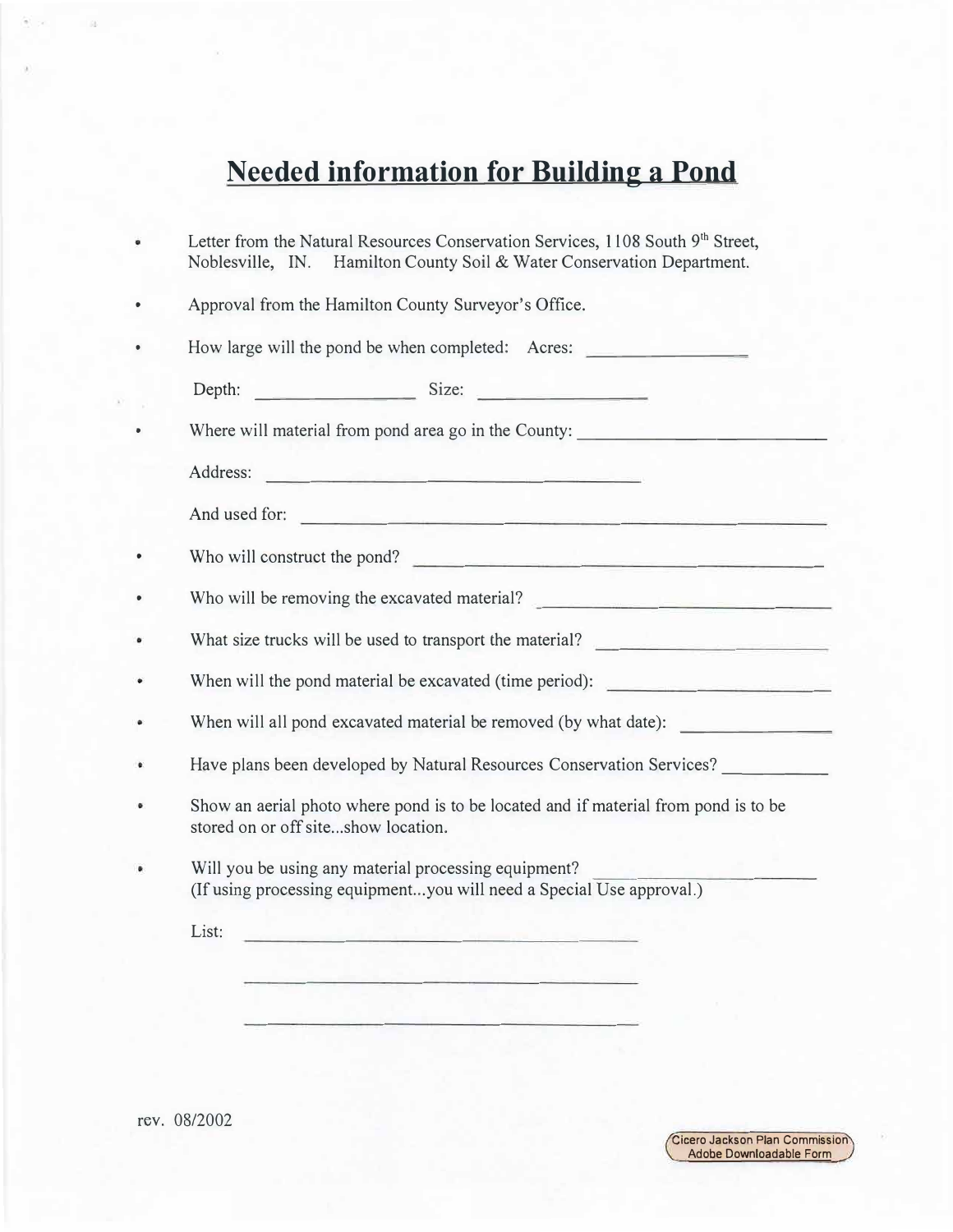

## *Pond Installation*

## PERMIT APPLICATION

**Instructions:** *Print all information in Ink.* Failure to provide requested information might delay the processing of this application. For assistance call 317-984-5845

## **Location of proposed pond:**

|                                                                    | Street Name |                   | City           |  |
|--------------------------------------------------------------------|-------------|-------------------|----------------|--|
|                                                                    |             |                   |                |  |
| Lot #/ Subdivision (PUD): $\frac{L_{\text{tot}}}{L_{\text{tot}}}}$ |             |                   | Subdivision    |  |
| Parcel $#$                                                         |             |                   |                |  |
| <b>Owner of above location:</b>                                    |             |                   |                |  |
|                                                                    |             |                   |                |  |
| Name:<br>Last                                                      | First       |                   | Middle Initial |  |
| Address:                                                           |             |                   |                |  |
| Number                                                             | $N-S-E-W$   | Street name Apt # |                |  |
| City                                                               |             | State             | Zip Code       |  |
|                                                                    |             |                   |                |  |
| Email:                                                             |             |                   |                |  |
| Contact Person:<br>Company Address:                                |             |                   |                |  |
|                                                                    |             |                   |                |  |
|                                                                    |             |                   |                |  |
| Phone #: $($                                                       |             |                   |                |  |
| <b>Hauling Contractor</b>                                          |             |                   |                |  |
|                                                                    |             |                   |                |  |
| Company Name:<br>Contact Person:                                   |             |                   |                |  |
|                                                                    |             |                   |                |  |
|                                                                    |             |                   |                |  |

| For Office Use Only<br>Permit#:<br>Fee: \$<br>Date: /// Received by:<br><u> 1980 - Johann John Stone, markin f</u><br>Where will excavated material from pond area<br>Is a letter of approval attached from the<br><b>Natural Resources Conservation Services?</b><br>(Located at 1108 S. 9th St. Noblesville, IN)<br><b>Yes</b><br>$\bf No$<br>Is a letter of approval attached from the<br><b>Suite 188)</b><br>Yes<br>N <sub>0</sub><br>Note: All applications must be accompanied<br>by a copy of the warranty deed, and an<br>aerial photograph indicating where pond is<br>to be located. If the excavated material is to |                                                                       |
|---------------------------------------------------------------------------------------------------------------------------------------------------------------------------------------------------------------------------------------------------------------------------------------------------------------------------------------------------------------------------------------------------------------------------------------------------------------------------------------------------------------------------------------------------------------------------------------------------------------------------------|-----------------------------------------------------------------------|
|                                                                                                                                                                                                                                                                                                                                                                                                                                                                                                                                                                                                                                 |                                                                       |
|                                                                                                                                                                                                                                                                                                                                                                                                                                                                                                                                                                                                                                 |                                                                       |
|                                                                                                                                                                                                                                                                                                                                                                                                                                                                                                                                                                                                                                 |                                                                       |
|                                                                                                                                                                                                                                                                                                                                                                                                                                                                                                                                                                                                                                 |                                                                       |
|                                                                                                                                                                                                                                                                                                                                                                                                                                                                                                                                                                                                                                 |                                                                       |
|                                                                                                                                                                                                                                                                                                                                                                                                                                                                                                                                                                                                                                 |                                                                       |
|                                                                                                                                                                                                                                                                                                                                                                                                                                                                                                                                                                                                                                 | <b>Start Date:</b>                                                    |
|                                                                                                                                                                                                                                                                                                                                                                                                                                                                                                                                                                                                                                 |                                                                       |
|                                                                                                                                                                                                                                                                                                                                                                                                                                                                                                                                                                                                                                 |                                                                       |
|                                                                                                                                                                                                                                                                                                                                                                                                                                                                                                                                                                                                                                 |                                                                       |
|                                                                                                                                                                                                                                                                                                                                                                                                                                                                                                                                                                                                                                 |                                                                       |
|                                                                                                                                                                                                                                                                                                                                                                                                                                                                                                                                                                                                                                 | go in the county?                                                     |
|                                                                                                                                                                                                                                                                                                                                                                                                                                                                                                                                                                                                                                 |                                                                       |
|                                                                                                                                                                                                                                                                                                                                                                                                                                                                                                                                                                                                                                 | What will the excavated material be used for?                         |
|                                                                                                                                                                                                                                                                                                                                                                                                                                                                                                                                                                                                                                 | What size trucks will be used to transport the<br>excavated material? |
|                                                                                                                                                                                                                                                                                                                                                                                                                                                                                                                                                                                                                                 | By what date will all excavated material be<br>removed?               |
|                                                                                                                                                                                                                                                                                                                                                                                                                                                                                                                                                                                                                                 |                                                                       |
|                                                                                                                                                                                                                                                                                                                                                                                                                                                                                                                                                                                                                                 |                                                                       |
|                                                                                                                                                                                                                                                                                                                                                                                                                                                                                                                                                                                                                                 |                                                                       |
|                                                                                                                                                                                                                                                                                                                                                                                                                                                                                                                                                                                                                                 |                                                                       |
|                                                                                                                                                                                                                                                                                                                                                                                                                                                                                                                                                                                                                                 |                                                                       |
|                                                                                                                                                                                                                                                                                                                                                                                                                                                                                                                                                                                                                                 |                                                                       |
|                                                                                                                                                                                                                                                                                                                                                                                                                                                                                                                                                                                                                                 | <b>Hamilton County Surveyor's Office?</b>                             |
|                                                                                                                                                                                                                                                                                                                                                                                                                                                                                                                                                                                                                                 | (Located at the Hamilton County Courthouse                            |
|                                                                                                                                                                                                                                                                                                                                                                                                                                                                                                                                                                                                                                 |                                                                       |
|                                                                                                                                                                                                                                                                                                                                                                                                                                                                                                                                                                                                                                 |                                                                       |
|                                                                                                                                                                                                                                                                                                                                                                                                                                                                                                                                                                                                                                 |                                                                       |
|                                                                                                                                                                                                                                                                                                                                                                                                                                                                                                                                                                                                                                 |                                                                       |
|                                                                                                                                                                                                                                                                                                                                                                                                                                                                                                                                                                                                                                 |                                                                       |
| be used on site, the location must also be                                                                                                                                                                                                                                                                                                                                                                                                                                                                                                                                                                                      |                                                                       |
| indicated on the aerial map.                                                                                                                                                                                                                                                                                                                                                                                                                                                                                                                                                                                                    |                                                                       |

Appoved by: